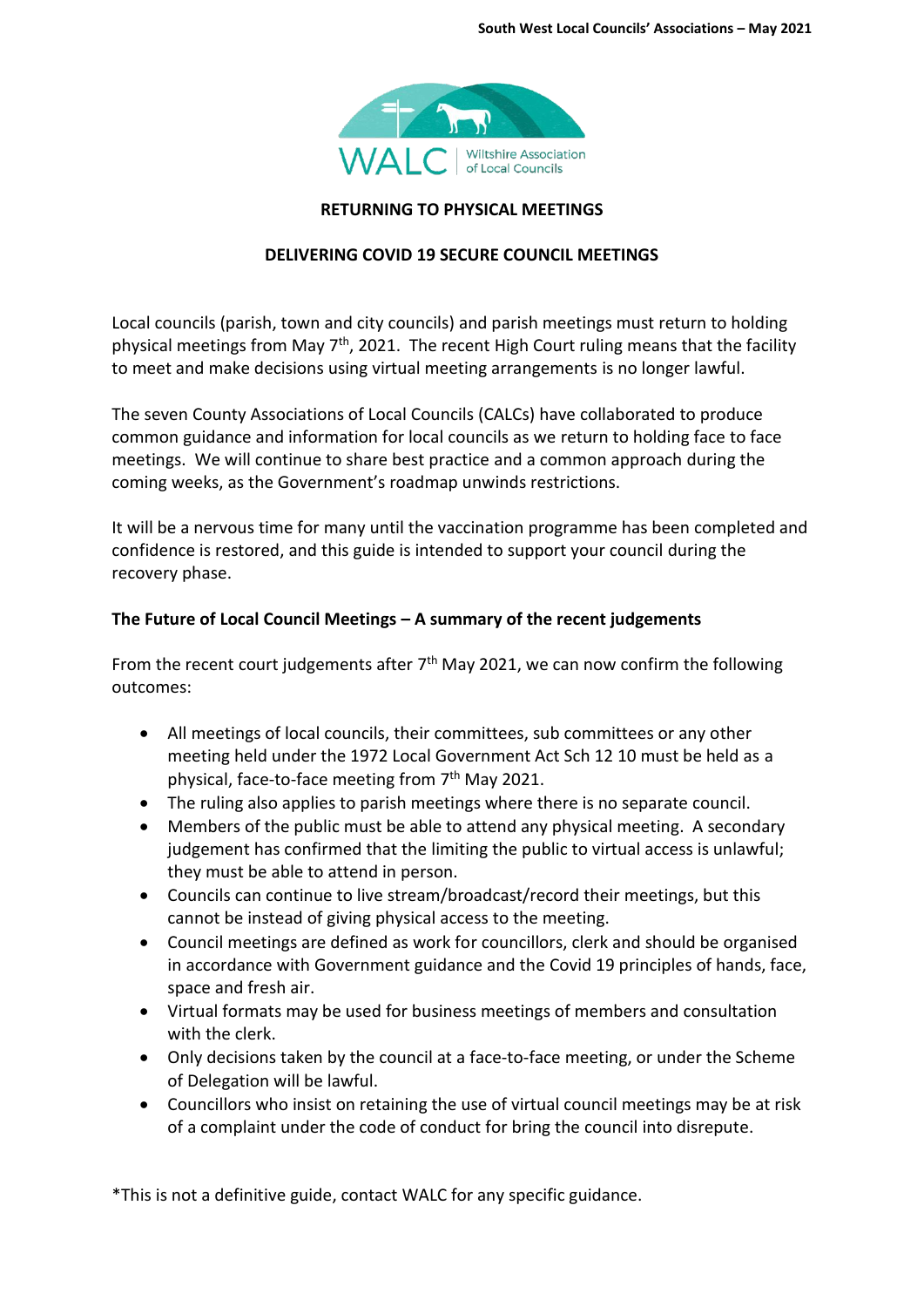## **Holding Safe Council Meetings**

After a year under Covid restrictions and shielding, it is now time to return to face-to-face meetings with public participation. Councils may wish to re-establish the annual calendar and begin a locally acceptable return to physical meetings which may include a phased approach. You may find the following information useful.

### 1. **Cycle of Meetings**

- The council is required as a minimum to meet once in May for a statutory annual meeting and at least three other times during the year. This means that the council will not have failed in any regard if it reduces the number of public meetings over the next few months. You may wish to keep the number of physical meetings to a minimum and use the scheme of delegation for non-urgent business during the first  $2 - 3$  months.
- A council may resolve to exclude the press and public from part of the meeting where the nature of the business to be discussed is deemed confidential, but this cannot be used to limit public attendance. Items which are normally discussed in an open session – planning, services, approval of minutes, payment of accounts etc cannot be moved into a closed session simply on the basis of excluding the public for health reasons.
- Local councils are able to meet on any day of the week including Saturdays if necessary and there is no requirement for an indoor venue, you can meet outside. Where no alternative space is available you can meet on licensed premises provided that no alcohol is on sale.
- There is no legal requirement for the Clerk to attend council meetings. Under its duty of care as an employer, the council must consider any reasonable request from staff to attend meetings virtually and agree adjustments wherever possible.

#### **2. Public attendance at council meetings**

The capacity of your meeting room will limit the number of people able to attend the meeting safely. Provided that you have assessed the capacity of the room and made reasonable adjustments to meet Covid 19 precautions and restrictions, you are able restrict access when the room is 'full'.

Where you have significant public interest and the room is full, you should consider what other arrangements could be made to provide public access. This could include:

- Restricting public participation to items on the agenda and asking the public to either submit their question in writing and/or registering to attend the meeting.
- Taking public participation per item. Whilst you may not be able to guarantee attendance for the whole of the meeting this should allow access for the item of interest.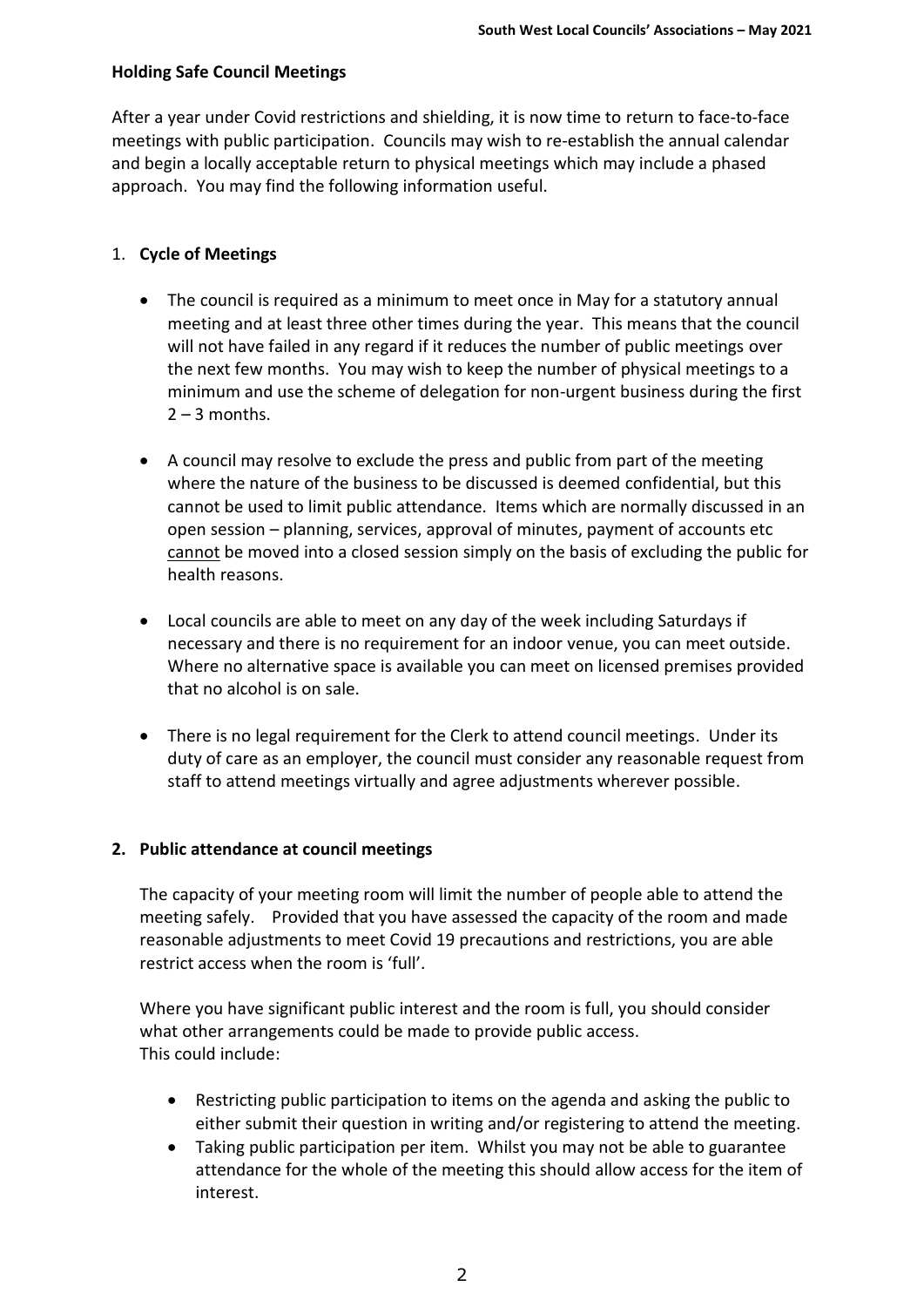- Making arrangements to live stream or record the meeting so that it can be heard at a later date. There is no requirement for live broadcasting, but you may wish to continue to make recordings available on your website.
- Choose an appropriate venue of the meeting according to the items on the agenda and public interest. Choose the venue and level of public input appropriate to the issue.
- Identify if there is a spokesperson for the issue to limit the number of people wish to attend.
- Encourage the public to write to the council to share their views if they are unable, uncomfortable or unwilling to attend.
- Offer a virtual surgery if appropriate.

# **3. Emergency Scheme of Delegation to the Clerk**

Local councils may not return immediately to a full calendar of face-to-face meetings. To help the business of the Council during this next phase, it is important that the council adopts a broad scheme of delegation to the Clerk. This will allow it to continue to operate between meetings until such time as you are confident to return to a normal schedule of meetings. Although delegation is a lawful form of decision making it must only be used as a emergency measure, when meeting would be inappropriate, unsafe or impossible.

The legislation allows for the council to delegate to an officer, but not individual members and the wording of the resolution below reflects the law.

# Suggested wording is:

*That the Council delegates authority to the Clerk in consultation with the Chairman and Vice Chairman/Mayor and Deputy Mayor to take any actions necessary with associated expenditure to protect the interests of the community and ensure council business continuity, informed by consultation with the members of the council. The scheme of delegation will be reviewed no later than September 2021.*

You may find the following tips helpful when using the delegation:

- Delegation authorises the clerk to take decisions on behalf of the council instead of elected members. It is important that it is only used when a physical council meeting is either inappropriate or impossible.
- The Clerk chooses how to consult with members but any meeting either physically or virtually must not mirror a council meeting. It can also include written consultation and face to face meetings i.e., site visits.
- A consultation informs the clerk on how to act on behalf of the council. It can include consultation with members of the public in a similar way.
- For the short term the clerk may wish to organise a regular catch up with members to share business and gather views and that can take place virtually.

The Scheme of Delegation will support the council during the first few months *but must not be used as a way of avoiding holding council meetings*. The six-month rule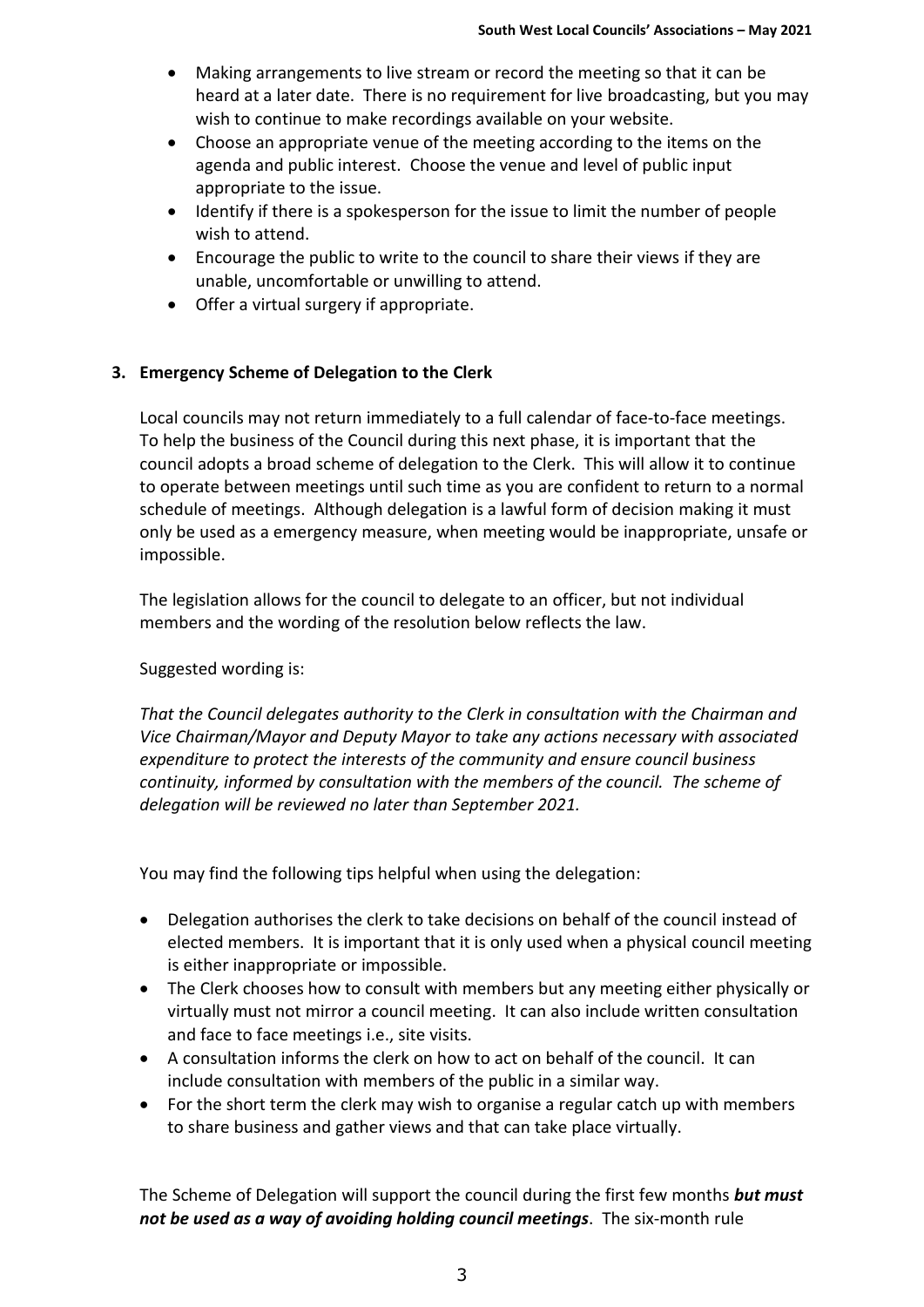continues to apply and councils will need to meet at least once before November to avoid members losing their seat.

[The Openness of Local Government Bodies Regulations 2014](https://www.legislation.gov.uk/ukdsi/2014/9780111113554) s7 requires the council to keep a record of any decisions made under delegation, together with the relevant paperwork.

#### **4. What can and cannot be dealt with under the emergency scheme of delegation?**

The scheme of delegation will cover:

- make day to day decisions.
- authorise budgeted expenditure.
- respond to consultations on behalf of the council.
- continue to deliver projects.
- respond to planning consultations.
- work with outside partners and public bodies for the benefit of the area
- anything urgent until such time as an extra ordinary meeting of the council can be called.

The following items will require a council meeting as they are not covered by the scheme of delegation:

- Co-option of councillors
- Election of Chair and Vice Chair
- Appointment of members to committees and other statutory roles
- Signing the AGAR annual return
- Setting the budget and precept
- Making permanent changes to council policies and governance documents such as Standing Orders, Financial Regulations. (Where this is urgent, it should be an interim arrangement until it can be approved at a meeting of council.)
- Granting extensions under the six-month rule

#### **5. Financial Matters**

The following payments can be made under the scheme of delegation without the need for approval at a meeting of the council or a committee:

- Any payment which part of an agreed contractual obligation is (salary and on costs, contractors, and suppliers). This is because failure to pay would be a breach of contract or the individual payment is part of budgeted expense.
- Any other budgeted item including approved grants, approved purchases (playground equipment, computer, other assets) insurance and any other expenditure previously agreed by the council. There is an audit trail that the council has already considered and approved the payment.
- Any amount authorised by the Clerk which within the limits set by the Council's financial regulations.
- Any other payment authorised under the Emergency Scheme of Delegation.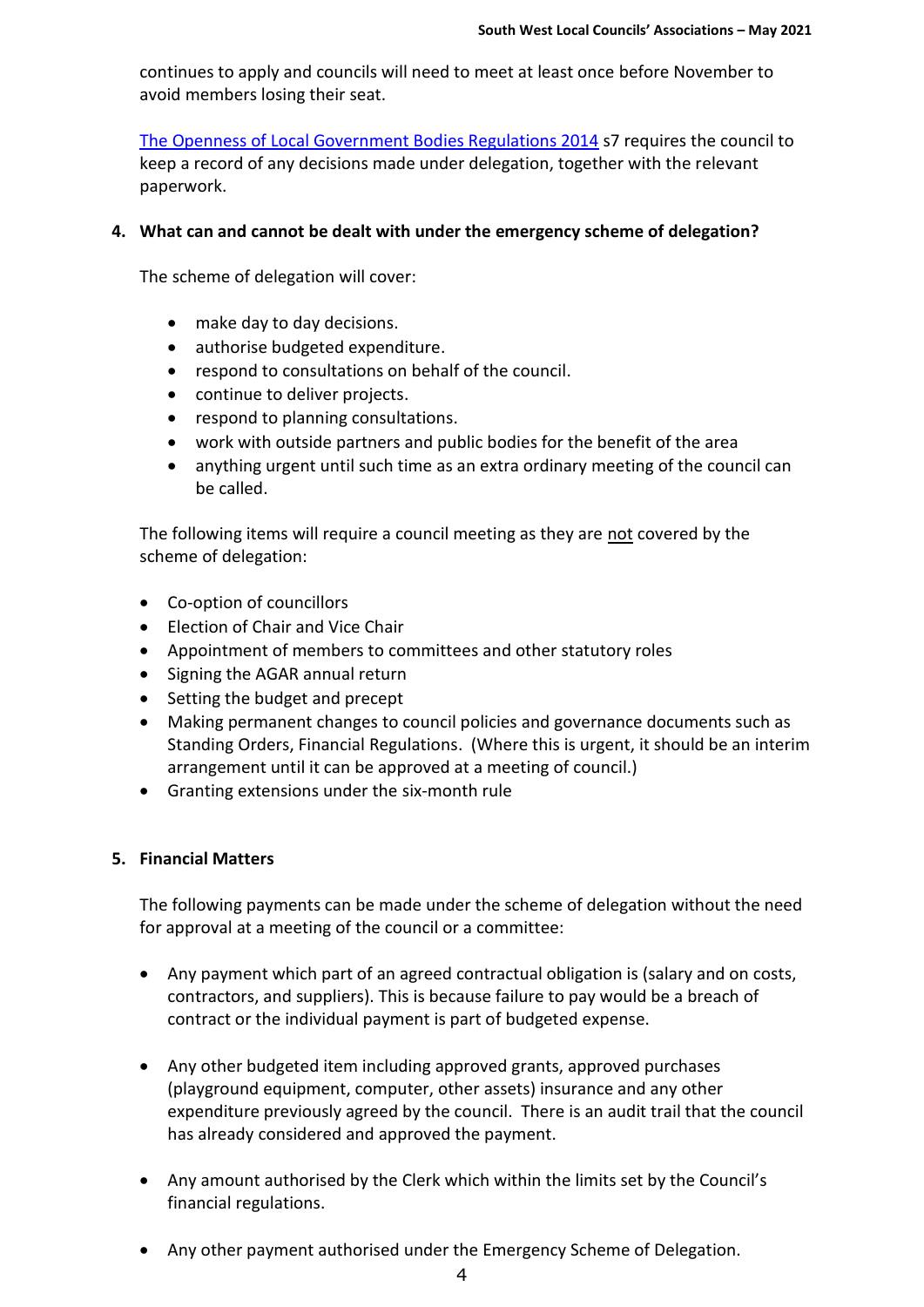Regardless of the Emergency Scheme of Delegation, members are still responsible for the management of the council's finances in accordance with its financial procedures. Nothing in the Emergency Scheme of Delegation removes the council's obligations to carry out assurances as normal. It should work with the Clerk/RFO to identify how this can be achieved and recorded.

Many councils now use internet banking and electronic payments. If the council still relies on signed cheques for making payments it is now recommended that it should reconsider the use of electronic payments. Many banks now offer some form of internet banking and this will remove the need for face-to-face contact with cheque signatories. It will also remove the need for the payee to have to travel in order to cash the cheque and receive payment.

The Council may wish to review the amount delegated to the Clerk in the Financial Regulations to ensure that it is proportionate to its needs at this time. With advice changing on a daily basis the council must ensure that the approved levels provide scope for the council to act as necessary.

[The Openness of Local Government Bodies Regulations 2014](https://www.legislation.gov.uk/ukdsi/2014/9780111113554) s7 requires the council to keep a record of any decisions made under delegation, together with the relevant paperwork. The Clerk is therefore advised to keep a register or spreadsheet of the decisions taken, associated expenditure and the reasons for the decision together with any rationale. The schedule can then be noted by the council at its next meeting. This may be required at audit in the following year.

# **6. Planning matters**

The Council should now be able to consider planning applications in public at face-toface meetings. However, for minor applications it may still wish to use the scheme of delegation to respond.

- i) Advertise on the council's website links to all planning applications received from the planning authority on the council's website, offering the public the opportunity to let you know of any views. The notice should give a deadline for public comments to the Clerk in writing (suggested 5 working days)
- ii) At the same time the clerk will circulate the list with links to all members of the council.
- iii) At the end of the public opportunity to comment, the clerk will forward a summary of the public comments received to all members (or members of the relevant committee) for member comments for a period of a further 5 working days. Under GDPR, the clerk should not circulate individual responses without the writer's express permission.
- iv) Under the Emergency Scheme of Delegation, the Clerk and appropriate members will agree a council response which identifies relevant material considerations and may give local information or opinion. The draft response is then shared with members for 2 days for any comments, before being sent to the planning authority with the following statement: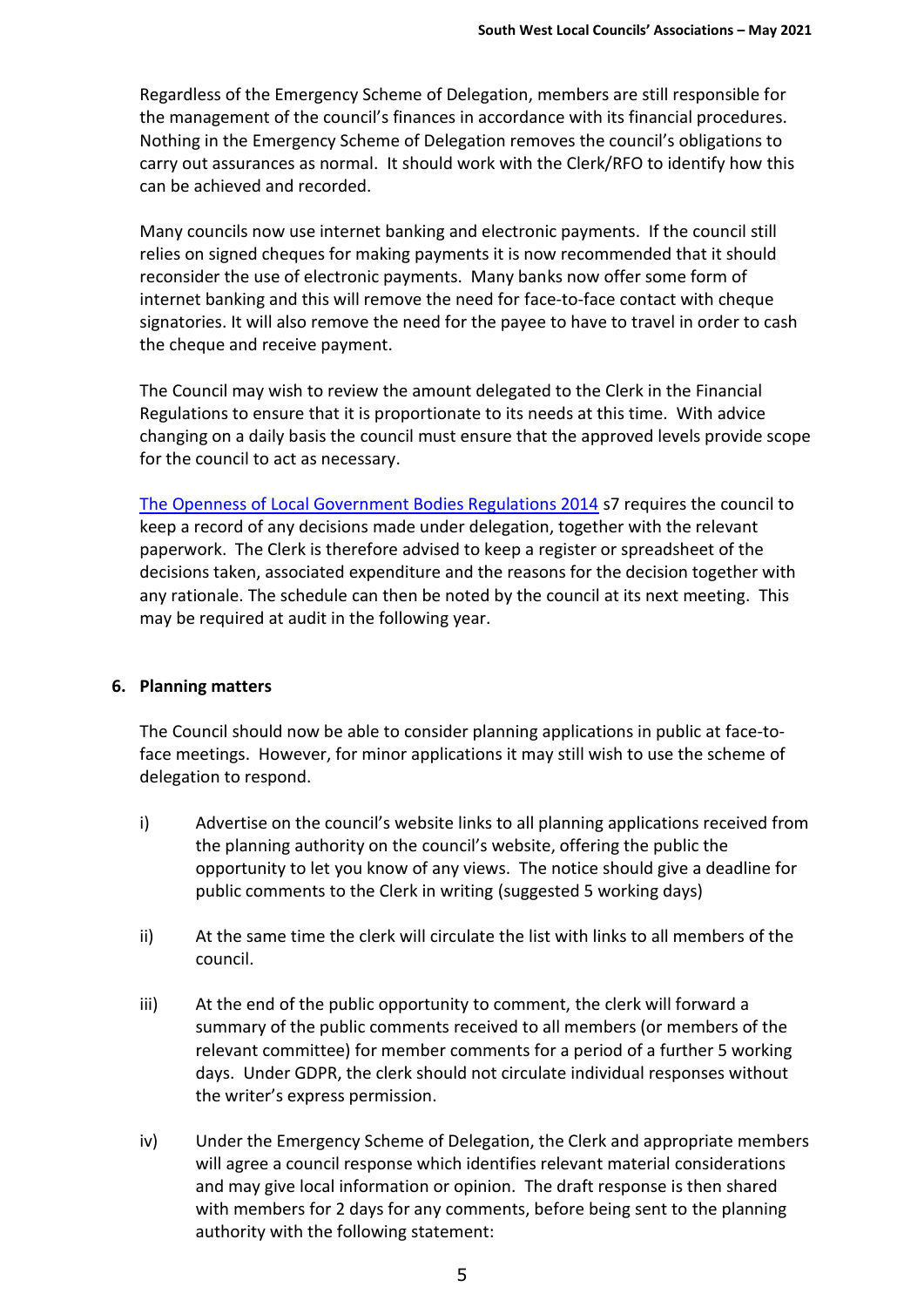*"Due to the restrictions placed on the council as a result of the pandemic Coronavirus, this response represents the opinion of members of [insert name of council] identified through a consultation process and will be ratified at the next appropriate meeting of the council."*

- v) Maintain a list of council responses to planning applications on the website until the list is noted at the next council meeting.
- vi) If the matter is referred back to the council, the Emergency Scheme of Delegation will allow the clerk to take any appropriate action to respond on behalf of the council. As the council's opinion has not be gained through the normal public process, it may be prudent to respond along the lines of:

*'due to the restrictions placed on the council as a result of the Coronavirus pandemic, it has been unable to consult further and therefore has nothing further to add'.*

### **Top Tips for holding safe council meetings**

There is no statutory guide in place for the management of local council meetings. The Government guidance on [Working Safely in Office and Contact Centres](https://www.gov.uk/guidance/working-safely-during-coronavirus-covid-19/offices-and-contact-centres) and [Safe Use of](https://www.gov.uk/government/publications/covid-19-guidance-for-the-safe-use-of-council-buildings/covid-19-guidance-for-the-safe-use-of-council-buildings)  [Council Buildings](https://www.gov.uk/government/publications/covid-19-guidance-for-the-safe-use-of-council-buildings/covid-19-guidance-for-the-safe-use-of-council-buildings) may be helpful.

Local council meetings should be held in accordance with the four Covid 19 principles:

- How to meet the social distancing requirements entering and leaving the building and during the meeting
- What PPE materials should you provide hand sanitiser, masks, wipes or spray.
- How can you limit sharing documents and materials continuing to use laptops and tablets.
- Ensuring proper ventilation can the windows be open during the meeting and beforehand if the room has been used during the day.

It is essential that you identify the risks at your own venues and meetings and take steps to manage them. To help your council hold safe meetings the following tips may be useful. It is not an exhaustive list and you must always consider your own local circumstances and plan for your own local risks.

#### **Venue**

- Provide hand sanitiser for use before entering the building and on leaving.
- Keep a record of anyone attending the meeting, asking public to sign in on arrival and keep the list for 21 days. A QR code is also helpful but you should keep your own record.
- Try and provide a one-way system through the building.
- Design the seating in the room to accommodate councillors and the public. It may not be possible to provide tables for members to use during the meeting. Wherever possible people should not sit face to face and must maintain at least 2m or 1m+ with adjustments. Expect the seating plan to be different.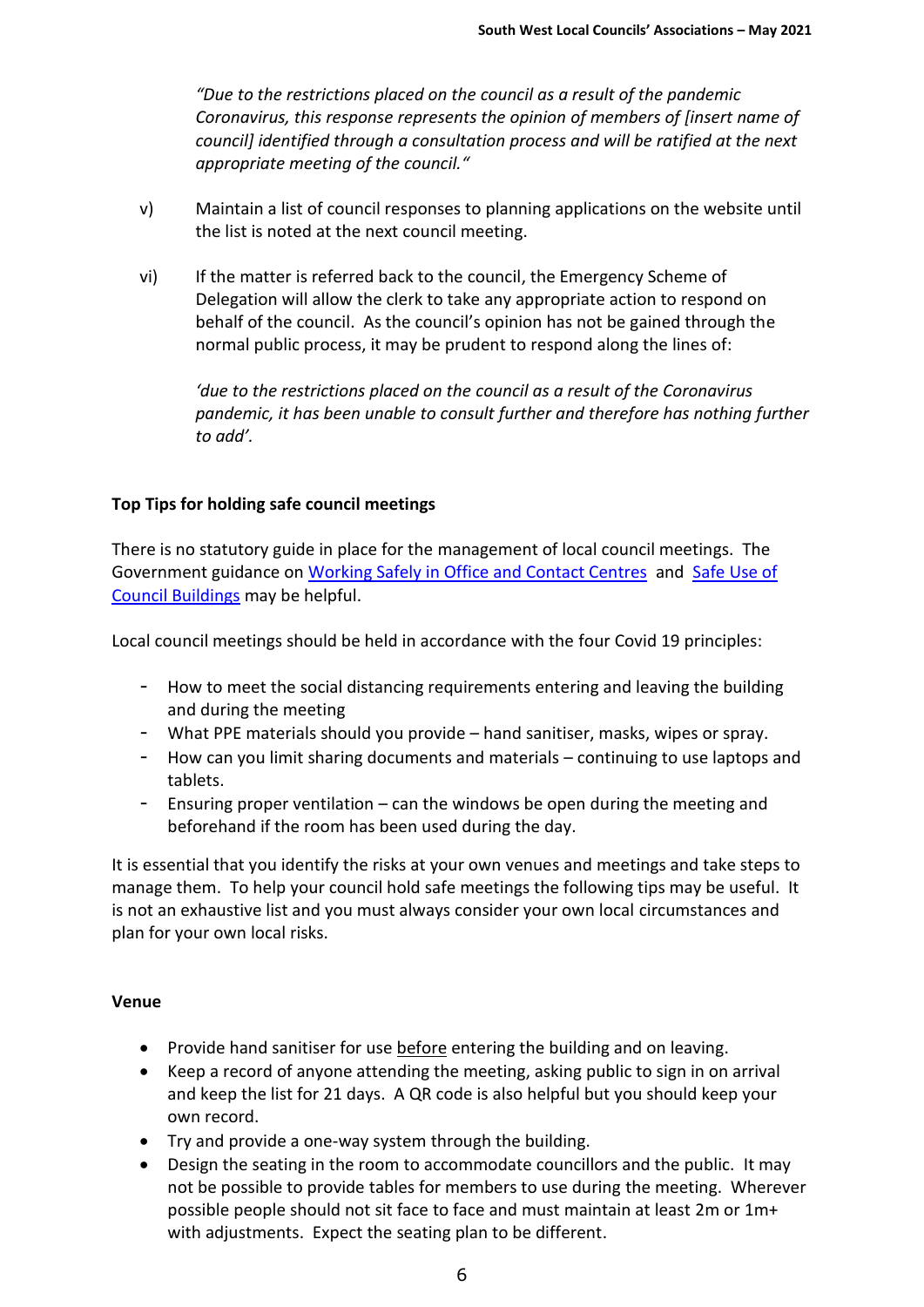- Display a sign at the entry to the building which clearly states the maximum number of people allowed in the room at any time – and maintain this number.
- Have a phased arrival at the meeting and ensure that everyone moves straight to their seat and do not gather to talk/chat with others.
- Consider when and where masks should be worn. If distance provides, members may remove their masks during a meeting whilst seated. The public can be asked to wear a mask throughout the meeting unless addressing the council.
- Ensure that other rooms, kitchen, toilets etc are closed during the meeting limit access to the including only the meeting room and access to it.
- Remind members to bring their own drinks but that no eating will be allowed.
- Encourage anyone attending the meeting to take a LFT test before attending the meeting.
- Provide information on who should not attend anyone displaying symptoms, tested positive, returned from abroad in last 14 days etc.

### **Council business**

- Virtual meetings have been shorter and more focussed. Try to limit the length of the meeting to less than one hour; returning to the physical format does not mean a return to longer meetings.
- Councillors who declare an interest and must leave the room will need a clear path and should wear a mask when moving about. You may wish to identify an alternative way of withdrawing without walking through the public seating.
- Do not present papers at the meeting or table last minute documents all paperwork should be circulated in advance.
- Remind members to bring their own writing materials which must be removed at the end of the meeting.
- Encourage the use of laptops/tablets at meetings which should be wiped down before and after the meeting.
- Agree that members should remain seated throughout the debate and suspend any standing order which requires them to stand when speaking.

Finally develop strong signage and information for use around the meeting venue, on your agendas and website. Give clear information throughout the meeting venue to ensure that the public and members are able to follow the instructions.

#### **Site Visits and inspections**

Any member of the council attending a site visit on behalf of the council must do so in accordance with the Covid principles of hands, face, space and fresh air. They should use their own judgement about when and where they should wear PPE and leave the meeting if they feel that they are at risk. If this happens, they should report this to the Clerk as soon as possible.

The Council will provide hand sanitiser or wipes to any members on request.

We will continue to update this guidance as good practice develops.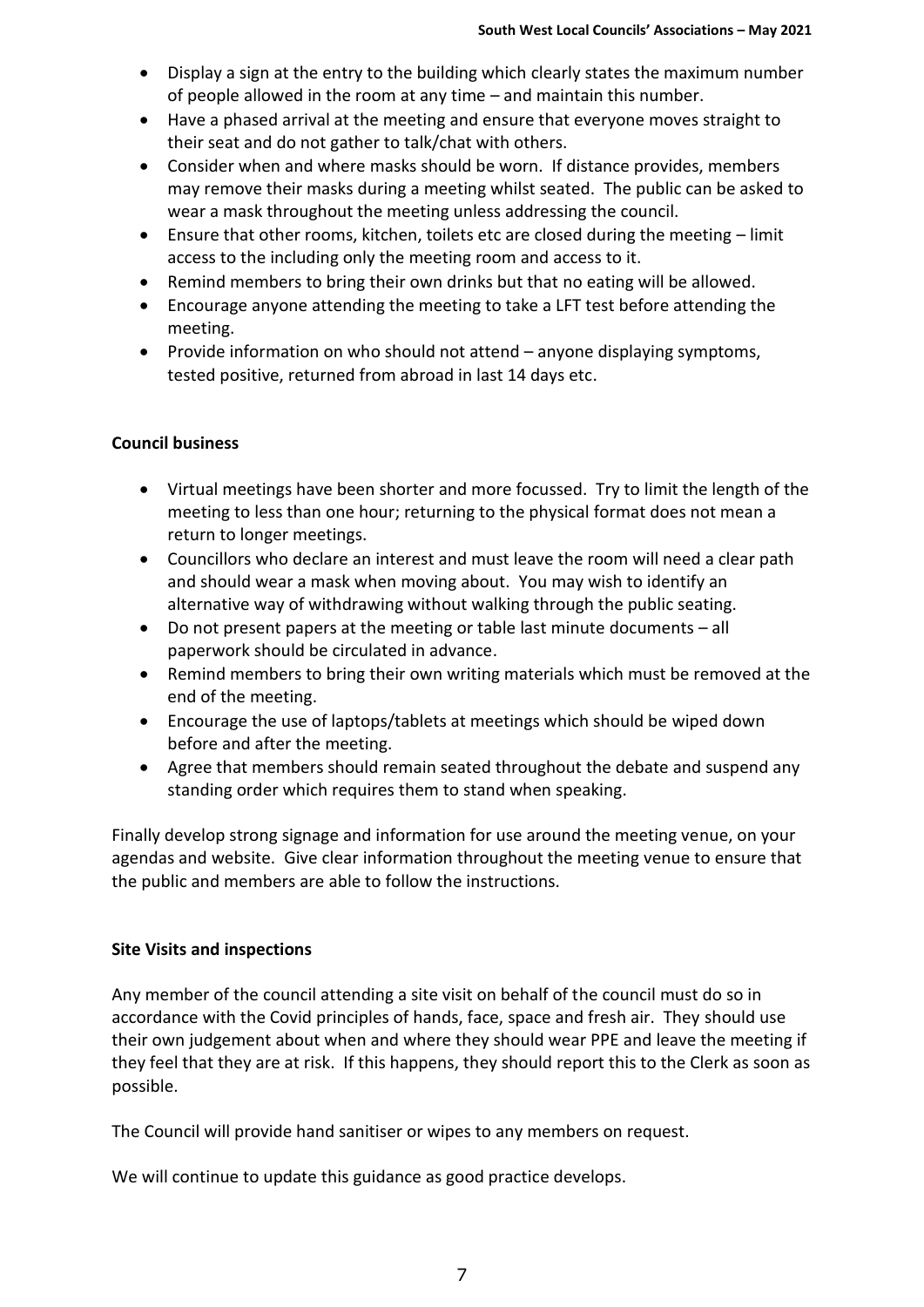|      |             |             |                         |                                            | <b>Scheme of</b>                                                |                         |
|------|-------------|-------------|-------------------------|--------------------------------------------|-----------------------------------------------------------------|-------------------------|
| Year | Month       | W/C         | Governance              | <b>Finance</b>                             | <b>Delegation</b>                                               | Alert!                  |
|      |             |             |                         |                                            |                                                                 |                         |
| 2021 | <b>May</b>  | 10th        |                         |                                            |                                                                 | In election             |
|      |             | 17th        |                         |                                            |                                                                 | areas: Register         |
|      |             | 24th        |                         |                                            |                                                                 | of Interests and        |
|      |             |             |                         |                                            |                                                                 | Declarations of         |
|      |             |             | 1st June - Annual       |                                            |                                                                 | Acceptance of           |
|      |             | 31st        | Parish Meet.            |                                            | If required - Period<br>of Emergency<br>Scheme of<br>Delegation | Office                  |
|      | <b>June</b> | 7th         |                         |                                            |                                                                 |                         |
|      |             | 14th        |                         |                                            |                                                                 |                         |
|      |             | 21st        |                         |                                            |                                                                 |                         |
|      |             |             |                         | <b>Approve Section</b><br>1&2 of AGAR      |                                                                 | <b>PKF Littlejohn</b>   |
|      |             | 28th        |                         |                                            |                                                                 | <b>Timeline</b>         |
|      | July        | 5th         |                         | <b>Exercise of Public</b><br><b>Rights</b> |                                                                 |                         |
|      |             | 12th        |                         |                                            |                                                                 |                         |
|      |             | 19th        |                         |                                            |                                                                 |                         |
|      |             | 26th        |                         |                                            |                                                                 |                         |
|      |             | 2nd         |                         |                                            |                                                                 |                         |
|      | <b>Aug</b>  | 9th         |                         |                                            |                                                                 |                         |
|      |             | 16th        |                         |                                            |                                                                 |                         |
|      |             | 23rd        |                         |                                            |                                                                 |                         |
|      |             | 30th        |                         |                                            |                                                                 |                         |
|      |             | 6th         |                         |                                            | Review of                                                       |                         |
|      | <b>Sept</b> | 13th        |                         |                                            | Emergency                                                       |                         |
|      |             | 20th        |                         |                                            | Scheme of                                                       |                         |
|      |             |             | <b>Return to Normal</b> |                                            | Delegation /                                                    |                         |
|      |             |             | <b>Meetings</b>         |                                            | Possible                                                        |                         |
|      |             |             |                         | <b>Publish Approved</b>                    | Amendment or                                                    |                         |
|      |             | 27th        |                         | <b>AGAR 1&amp;2</b>                        | Cessation                                                       |                         |
|      | Oct         | 4th         |                         |                                            |                                                                 |                         |
|      |             | 11th        |                         |                                            |                                                                 |                         |
|      |             | 18th        |                         |                                            |                                                                 |                         |
|      |             | 25th        |                         |                                            |                                                                 |                         |
|      | <b>Nov</b>  | 1st         |                         | Start 2022/23<br><b>Budget Prep</b>        |                                                                 | 6 Month Rule!           |
|      |             | 8th         |                         |                                            |                                                                 |                         |
|      |             | 15th        |                         |                                            |                                                                 |                         |
|      |             | 22nd        |                         |                                            |                                                                 |                         |
|      |             | 29th<br>6th |                         |                                            |                                                                 |                         |
|      | <b>Dec</b>  | 13th        |                         | Start 2022/23<br><b>Budget Prep</b>        |                                                                 | Have you held<br>enough |
|      |             | 20th        |                         |                                            |                                                                 | meetings this           |
|      |             |             |                         |                                            |                                                                 | $year - 4$              |
|      |             | 27th        |                         |                                            |                                                                 | required?               |
| 2022 | Jan         | 3rd         |                         | <b>Approve Precept</b><br>Submission       |                                                                 |                         |
|      |             | 10th        |                         |                                            |                                                                 |                         |
|      |             | 17th        |                         |                                            |                                                                 |                         |
|      |             | 24th        |                         |                                            |                                                                 |                         |
|      |             | 31st        |                         |                                            |                                                                 |                         |